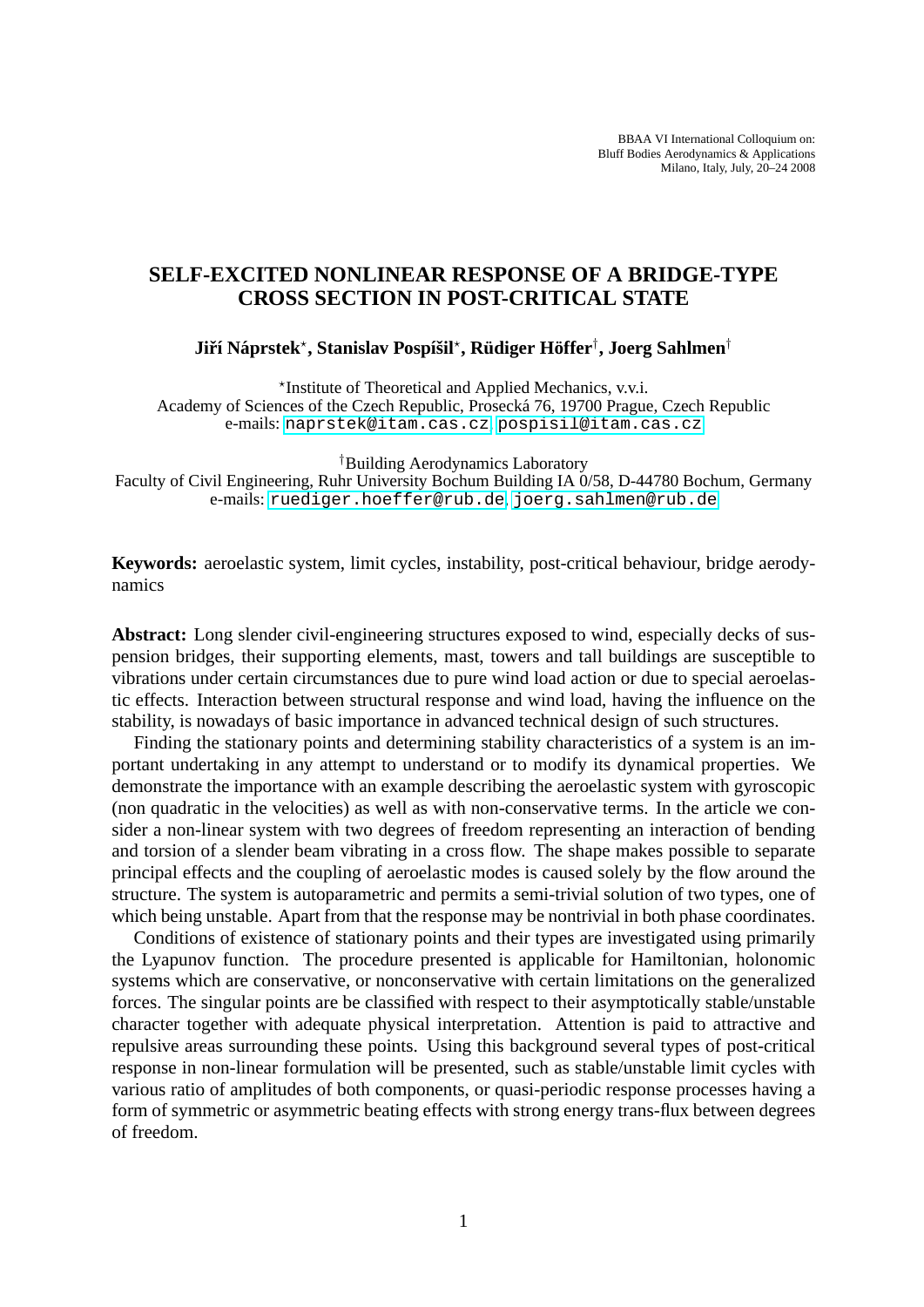#### **1 INTRODUCTION**

The most fundamental task of bridge design with regards to the aeroelasticity lies in the formulation of the self-excited forces and interaction with the response. From the theoretical point of view, this interaction leads to the origin of nonconservative forces contributing the to stiffness matrix and in the same time to the origin of forces influencing a damping matrix in linear and nonlinear way.

On the linear level, two parallel ways, each of them bringing some advantages, can be formulated. The duality of time and frequency domain formulation of the self-excited wind forces was and still is investigated [\[2\]](#page-3-0), [\[1\]](#page-3-1). In the time domain formulation of self-excited forces on a bridge deck, indicial functions are adopted, see e.g. [\[3\]](#page-3-2) among many. The analysis has revealed relatively considerable diversity of conclusions based on experimental studies as well as of the basic terminology. This is probably due to historical treatment of these problems in a number of branches as well as due to the existence of various types of instability domains and a number of bifurcation points of various properties. In the course of this period, however, the research has succeeded in understanding most principal characteristics of aeroelastic systems. In particular, repulsivity or attractivity of bifurcation has been studied and analysis of the behavior of the system in the post-critical state influenced by nonlinear terms has been accomplished, see [\[4\]](#page-3-3) and other papers. They may lead to the stability loss, however, they can also act like stabilizing factors. They are able, at least for a limited period of time, to restitute one of lower types of stability after the structure has lost its exponential or asymptotic stability, e.g. [\[4\]](#page-3-3).

Besides the pure theory, there has been collected a large quantity of experimental works related to this topic, see e.g. [\[5\]](#page-3-4). Any of these branches creates its own experimental conditions according to its needs with emphasis on its typical parameters resulting also in some theoretical incompatibility. It is uncertain which parameters are fundamental for the particular instability origin and which are only typical for the particular technical branch. A systematic research is needed to clarify the role of main individual parameters in the instability onset.

# **2 MODEL OF THE STRUCTURE AND BASIC PROPERTIES OF THE SYSTEM**

We refer to the vibration of a slender prismatic bar in the combination of bending and torsion, circumvent by the flow of wind along its longer side. This shape makes possible to separate principal effects. It is symmetrical along two axes, its center of torsion is identical with its centroid and the effects of aerodynamic forces can be referred to the center of this section. The coupling of aeroelastic modes is caused solely by the flow around the structure.

<span id="page-1-0"></span>The movement of the system can be generally described by a couple of differential equations:

$$
\ddot{u} - 2\omega_{bu}\dot{u} + \omega_u^2 u = K_m(1 - \gamma_{uu}\dot{u}^2 - \gamma_{u\varphi}\dot{\varphi}^2)(b_{uu}\dot{u}^2 + b_{u\varphi}\dot{\varphi}^2) ++ K_m(1 - \beta_{uu}\dot{u}^2 - \beta_{u\varphi}\varphi^2)(c_{uu}u + c_{u\varphi}\varphi) \n\ddot{\varphi} - 2\omega_{b\varphi}\dot{\varphi} + \omega_{\varphi}^2 \varphi = K_J(1 - \gamma_{\varphi u}\dot{u}^2 - \gamma_{\varphi\varphi}\dot{\varphi}^2)(-b_{\varphi u}\dot{u}^2 + b_{\varphi\varphi}\dot{\varphi}^2) ++ K_J(1 - \beta_{uu}\dot{u}^2 - \beta_{u\varphi}\varphi^2)(-c_{\varphi u}u + c_{\varphi\varphi}\varphi)
$$
\n(1)

Basically only the third degree form is meaningful, as higher degrees are hardly to be identified experimentally and are problematic from physical point of view. The second and higher even degrees can be omitted with respect to the rectangular cross-section symmetry.

Coefficients  $K_J, K_m$  depend on the geometry and the wind speed. The parameters  $b_{ij}, c_{ij}$  are aeroelastic coefficients on the linear level, while  $b<sub>u</sub>, b<sub>\varphi</sub>$  are generalized damping coefficients. The coefficients  $\beta_{ij}$  and  $\gamma_{ij}$  represent scaling factors of the non-linear part and form a square diagonal or asymmetrical matrices respectively. The coefficient may be thought as general aeroelastic derivatives and should be identified experimentally.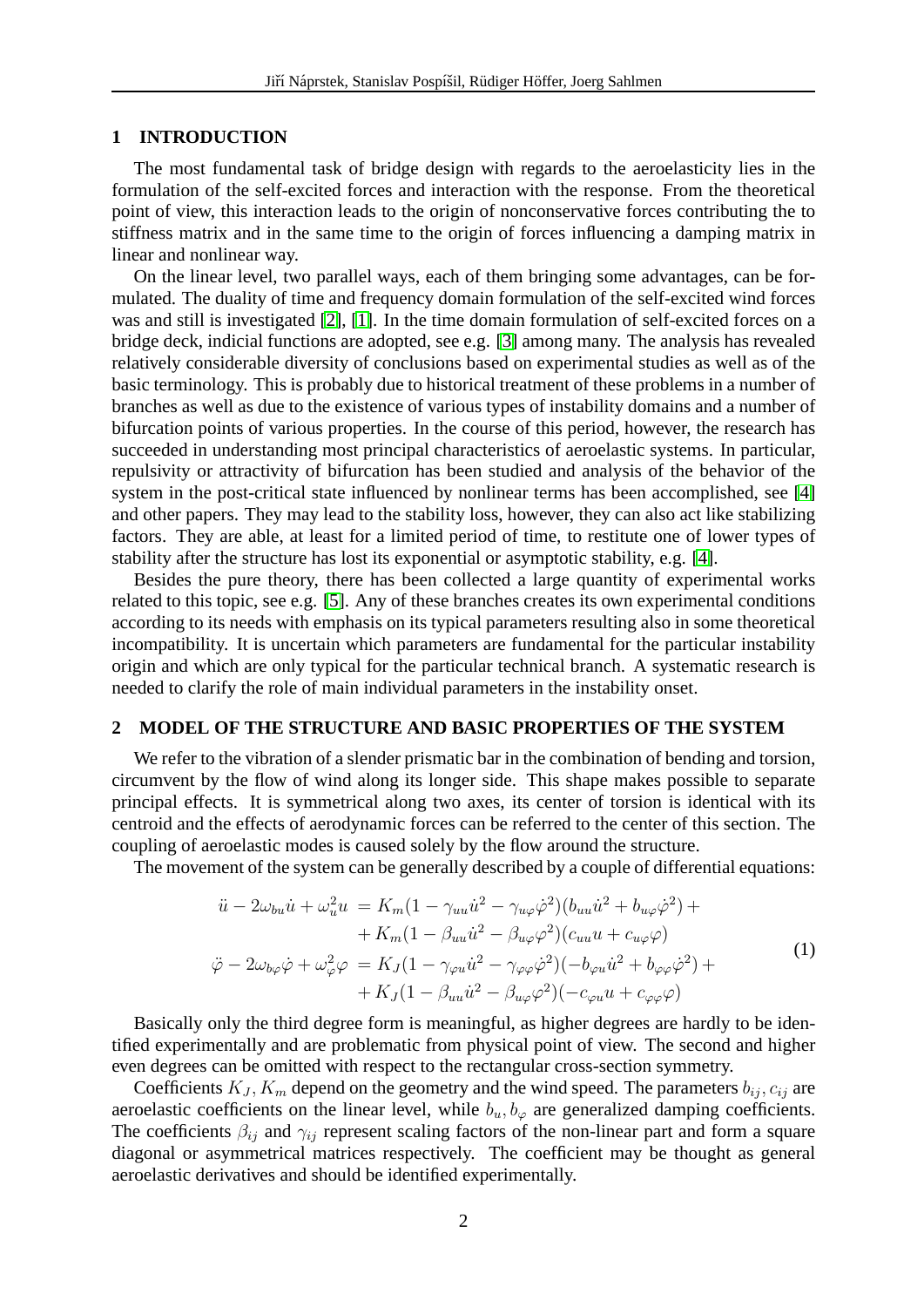#### **3 STABILITY INSPECTION**

The stability of the critical point of a system can usually be determined from a study of the corresponding linear system. However, for example, no conclusion can be drawn when the critical point is center of the corresponding linear system. Also, for an asymptotically stable critical point it may be important to investigate the region of asymptotic stability.

Conclusions about the stability of a critical point may be acquired by means of construction of a suitable auxiliary function, called Lyapunov function Φ. Its derivative Ψ, can be identified as the rate of change of  $\Phi$  along the trajectory of the system that passes through the point of interest in the phase plane. There are no general methods of construction of Lyapunov function and often the judicious trial-and-error approach may be necessary. However, the use of some general properties of mechanical systems often gives good results. For instance, tools based on energy balance and the first integrals are usually very effective. If a system has several first integrals, the Lyapunov function can be written in a form of a linear combination of first integrals and possibly of their functions. The coefficients of these linear combinations, which can be considered as Lagrange multipliers, must be so determined as to get to the resulting function the properties of positive definiteness.

Let us assume, that the motion is allowed in rotation only. Though simplified, this assumption allows us to analyze some interesting properties and to understand the role of individual parameters in the system. We rewrite the system:

$$
\dot{\varphi} = \psi \, ; \, \dot{\psi} = - \left[ 2\omega_{b\varphi} - K_J b_{\varphi\varphi} \left( 1 - \gamma_{\varphi\varphi} \psi^2 \right) \right] \psi - \left[ \omega_{\varphi}^2 - K_J c_{\varphi\varphi} \left( 1 - \beta_{\varphi\varphi} \varphi^2 \right) \right] \varphi \tag{2}
$$

There are three equilibrium points  $P_1 = (0,0)$ ,  $P_{1,2} = (\pm a, 0)$  where  $a = ((c_{\varphi\varphi}K_J \omega_{\varphi\varphi}^2$ )( $c_{\varphi\varphi}K_J\beta_{\varphi\varphi}$ ))<sup>1/2</sup>. The conclusion about the stability for critical points can be then drawn from the Lyapunov function and its derivative.

<span id="page-2-0"></span>

Figure 1. An example of Lyapunov function  $\Phi$  (left) and its derivative  $\Psi$  (right) for the velocity  $V =$  $10 \, m/s$  in the neighborhood of critical point  $(0, 0)$ . Dashed lines represent negative values.

The linear variational equation of the vector field in [\(2\)](#page-2-0) lead to the characteristic equation and to the eigenvalues of the Jacobian matrix at critical points. Some analysis of the eigenvalues around specific critical points type agreed with the conclusions acquired by the Lyapunov direct method. More details are in the full version of the paper.

#### **4 NUMERICAL AND EXPERIMENTAL SOLUTION**

Several numerical solution and experiments has been done in order to investigate the system [\(1\)](#page-1-0) behaviour changing the equation parameters and initial conditions. Example of experimental results is given on the Fig. [2.](#page-3-5) The time evolution of the solution is very sensitive to even slight change of them. Around critical points, the response amplitudes may rise dramatically, stabilize and rise again. Moreover, energy transmission between two modes is identified.